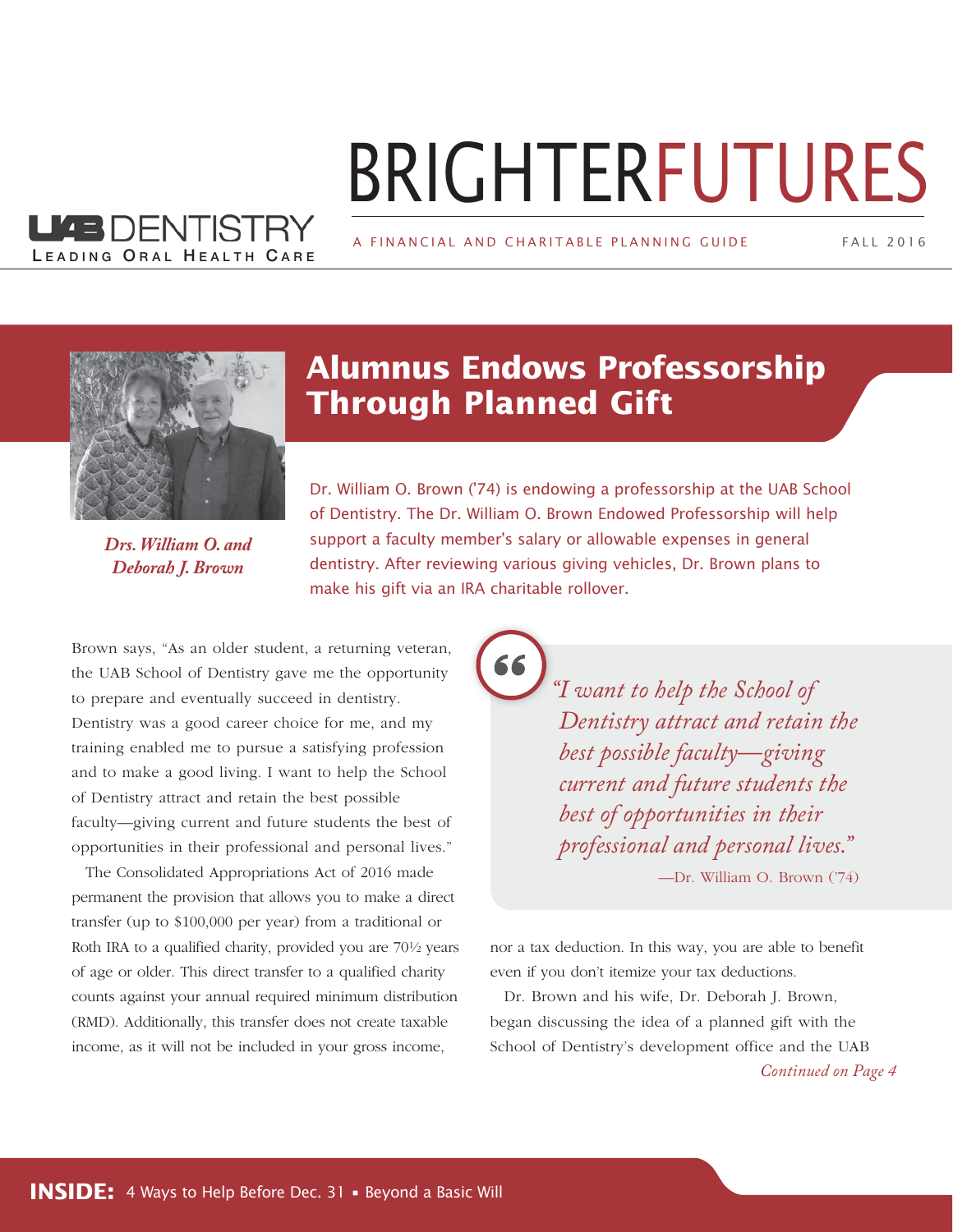## 4 Ways to Help Before Dec. 31

Make a Difference With These Tax-Smart Gifts

The end of the year will be here before we know it. Start planning now for how you want to make an impact this year. There are many ways to give to our organization, several of which offer attractive benefits for you while supporting our important work. Here are four popular ways to help before the year comes to a close:

Give cash. Cash is the simplest way to give to support our current needs. To document a cash gift of any amount, you must have a dated receipt from us. Make certain you receive one. A canceled check provides sufficient documentation only for gifts less than \$250.

**Give appreciated stock.** When you give appreciated stock to us, we'll sell it and you'll eliminate all the capital gains tax you would have paid had you sold it. Your gift will be deductible at its full fair market value on its date of delivery if you have held it for more than one year.

**Donate an insurance policy.** A gift of a life insurance policy you no longer need makes a perfect year-end gift. To qualify as a deductible gift, our organization must become the policy owner. For most types of insurance policies, your tax deduction is usually the cost basis or the fair market value of the policy—whichever is less.

**Make a gift from your IRA.** If you are 70½ or older, you can transfer up to \$100,000 directly from your IRA to a qualified charity such as ours. The transfer generates neither taxable income nor a tax deduction, so you benefit even if you do not itemize your tax deductions.



Consider including a gift to us in your will or living trust. This flexible donation option allows you to make an impact without giving up any assets today. Even a small percentage of your estate can make a big impact. Return the enclosed reply card to request sample language you can share with your attorney to complete your gift.

*Contact us for helpful tips about getting the most from your gift this year.*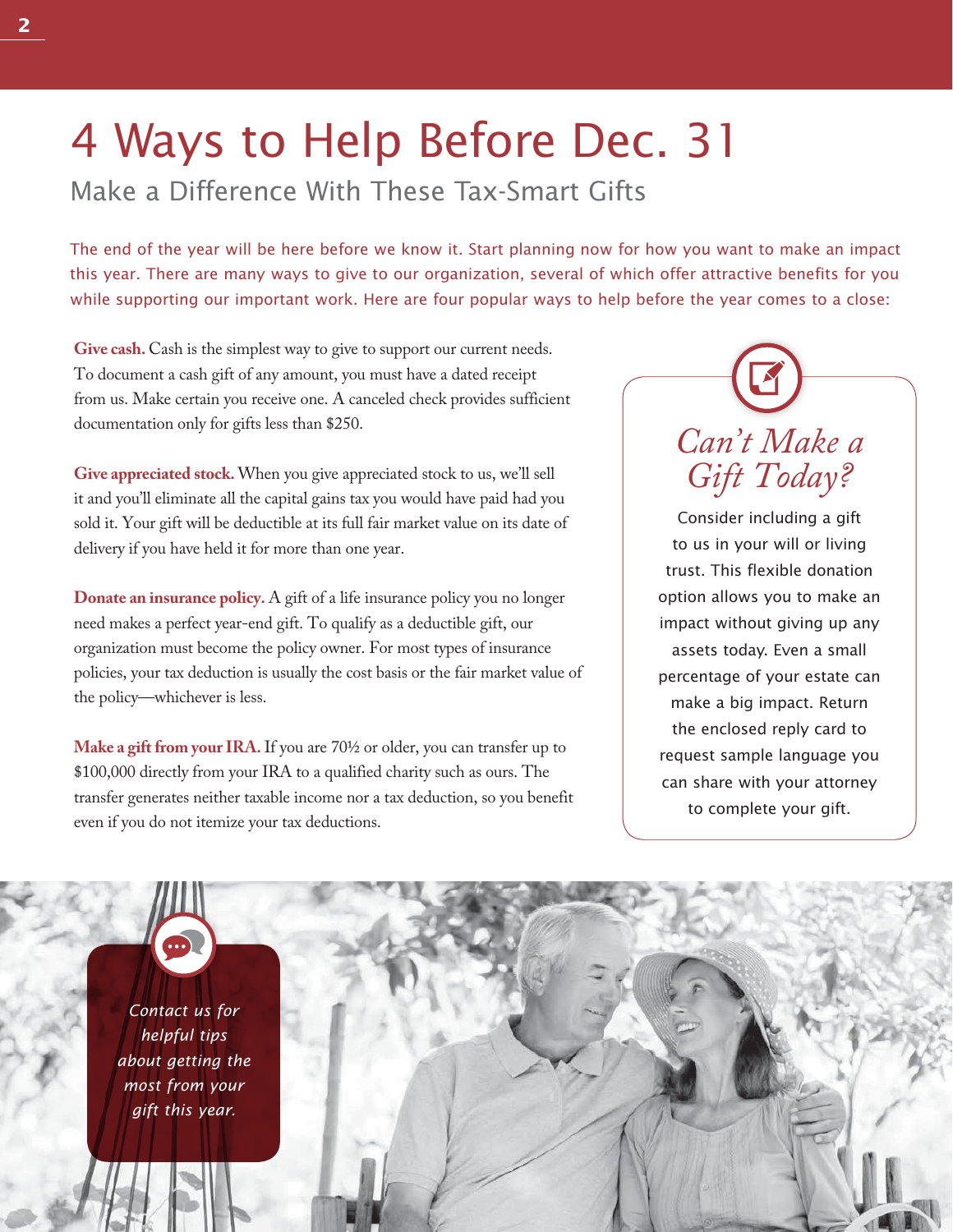## **IIII** GUIDE TO GIVING **IIII**

**3**

#### Don't Miss Out on Making Your Statement

Your estate plan is an opportunity to leave a lasting impression of the values that define your life. Our FREE guide *How to Plan for Your Heirs*  will help you make the impression you want. Simply complete the enclosed reply card for your copy.

# Beyond a Basic Will

#### 9 Ways to Upgrade Your Estate Plan

- **Make updates.** Update your will or trust after significant life events, such as a change in marital status, death, birth, or moving to another state. Remember that tax changes occur often and may alter the effectiveness of your estate plan. **1**
- **Choose someone you trust.** Choose a personal representative, also known as an executor, to handle the various responsibilities of administering your estate. This could be a close friend, family member or experienced financial institution. **2**
	- **Appoint a financial representative.** Known as a power of attorney, this person handles your financial affairs in the event that you are unable to do so yourself.
- **Make your life-sustaining wishes known.** Draft a living will, which spells out your preferences for medical treatments you would and wouldn't want to keep you alive. **4**
- **Check up on insurance plans.** Evaluate your life and medical insurance periodically. Make sure that you have enough to cover changing needs. **5**

*A gift to us through your estate is a tax-wise way to extend your support into the future. Contact us today to discuss your options.*

- **Watch your investments.** Your finances are your future. Meet with a financial expert to ensure your investments are still meeting your goals. **6**
- **Give a gift.** Take advantage of the annual gift exclusion, which allows you to give up to \$14,000 to any number of people in 2016 without the gifts becoming subject to gift tax. **7**
	- money can be given free of federal gift and estate taxes to a qualified charitable organization, such as

**8**

**Appoint a health care agent.** This person handles your health care decisions in the event you are unable to do so yourself. **9**

ours, during your lifetime or at your passing.

```
Support a favorite cause. An unlimited amount of
```